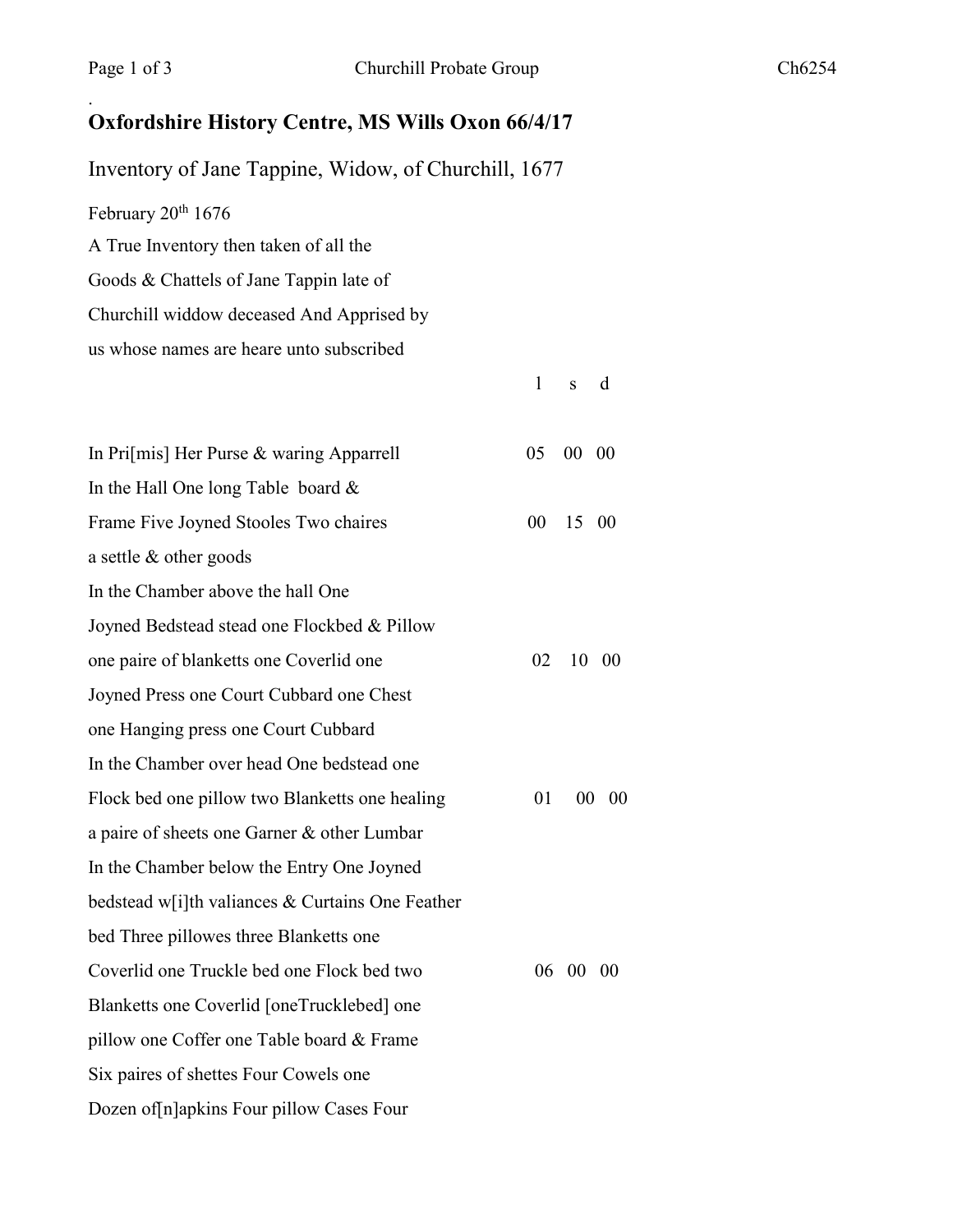| <b>Table Clothes</b>                            |                        |
|-------------------------------------------------|------------------------|
| In the buttery Four Barrells a stille one       | 06 08<br>00            |
| Pewter in the house                             | 01<br>10<br>00         |
| Bras in the house                               | 03 00 00               |
| In the Chamber over the Buttrey two old         |                        |
| bed steads one Flockbed one paire of blanketts  | 01<br>10 00            |
| two Coverlids one paire of sheetes one wollen   |                        |
| sheet one Coffer & other Lumbar                 |                        |
| In the Chamber over the Hall One Coffer         | 02 00 00               |
| two paires of sheetes one hollan sheete two     |                        |
| flitches of Bacon                               |                        |
| In the kitchin one Mault Mill one Cheese        | 01<br>10 00            |
| presse Four Coweles three Civers & other Lumbar |                        |
| over the kitchin eight halfe quarter sacks      |                        |
| one iron Barr four Wedges two Cartropes         | 02 00 00               |
| a Quarter of Poulse                             |                        |
| In the Dary house a salting Troug Four          |                        |
| Flitches of Bacon the cheese shilves $\&$       | 03<br>$00\ 00$         |
| Milk vessel                                     |                        |
| In the rickyard one Wheat Rick & staddle        | $00\,$<br>12<br>$00\,$ |
| P[a]rte of a hay Rick                           |                        |
| The Crop of Corne howed                         | 40<br>00<br>$00\,$     |
| In the Cart house Two Long Carts Wheeles one    |                        |
| Dung Pott two plowes Four harrowes              | 00<br>06<br>00         |
| One Cow & Four store Pigs                       | 05<br>00<br>00         |
| Wood & Boards in the Cart house                 | 02<br>$00\,$<br>00     |
| Three Pig Troughs two horse Troughs             |                        |
| Wood Furze & other Lumbar in the Backs          | 02<br>00<br>- 00       |
| side straw in the Barnes & rickyard $\&$        |                        |